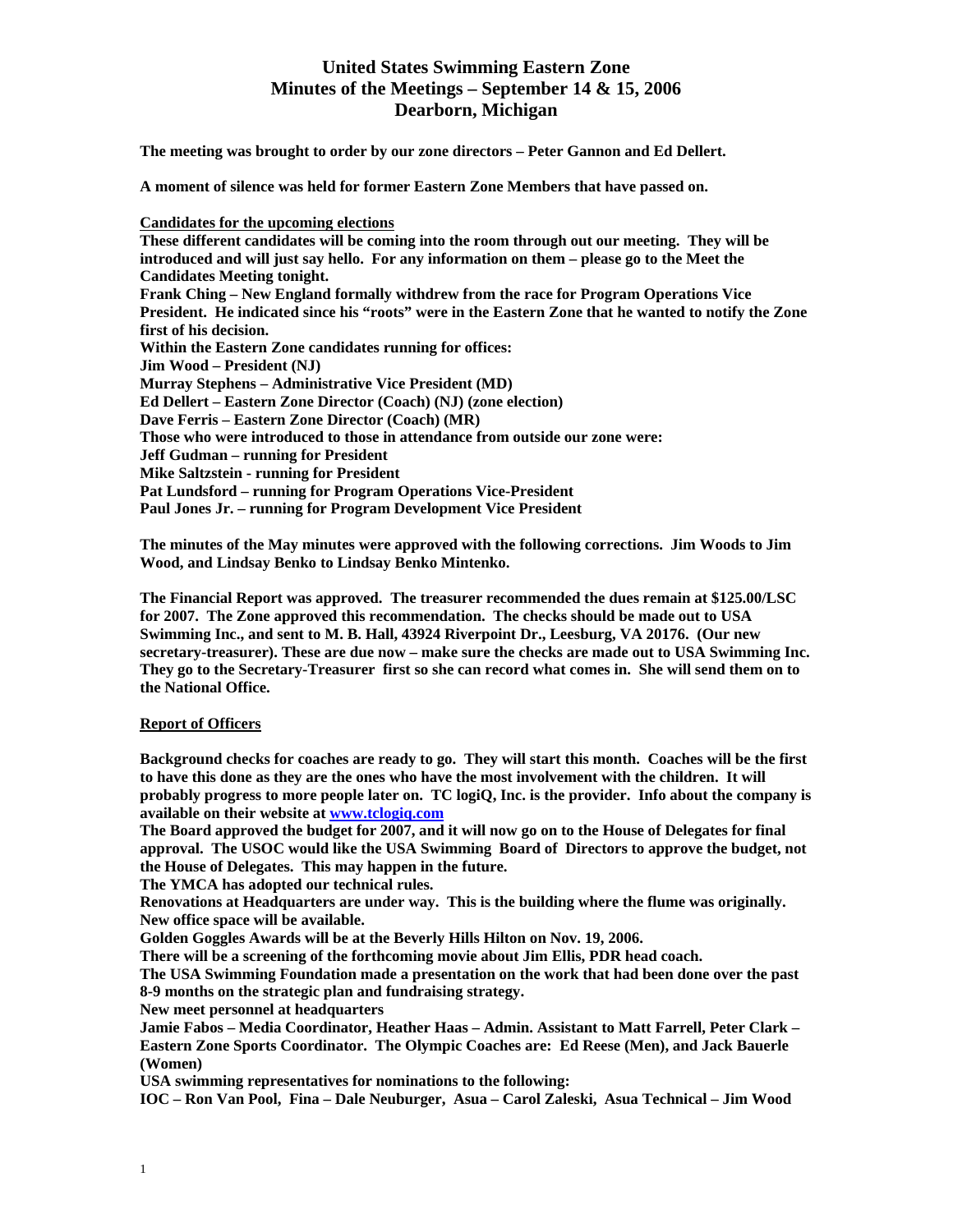**Report of Meet Coordination Committee**

**John Ferrari – MD John stated that everything went well this year.** 

# **Report of Zone Officials Committee**

**Jamy Pfister stated that she can identify officials that can help run zone and sectional meets. They can also help with the process to certify officials at the N2 and N3 level. Get in touch with her a few months before the meet to make arrangements.** 

**Report of Eastern Zone Sport Development Consultant - Ira Klein** 

**Ira has moved on to the above job.** 

**Peter Clark, from Lancaster, PA is our new Sport Development Eastern Zone Consultant. Ira introduced Peter. Ira will help Peter get started. Peter said he was looking forward to helping all of us.** 

**Ira discussed a race analysis pilot project that will be done at the Sectional level. They would like to do the top three heats of prelims and finals. It will store all the data on each athlete. USA Swimming will provide the software and a staff person to train the operators and to interact and educate the coaches. Volunteers are needed – 8 operators for each final session. Every operator must train at one preliminary session before they can work at a final session. They must have their own laptop computer. They will be permitted to train by capturing race analysis data for their own program or LSC. He will need a list of volunteers by June 1, 2007.** 

**Each LSC General Chairman was given a binder with lots of information specific to each LSC. This also had National information in it.** 

**He stated that there are funds available for meets having swimmers with disabilities in them.** 

**Technical Planning – John Hirschmann**  John said the committee met last night  $(13<sup>th</sup>)$ .

**Spring SC Sectionals – no action items – changes were addressed at the May 2006 Zone meeting.** 

**Summer Sectionals – Technical recommended a revised order of events. New order of events – 4 day format Thursday – 200 IM., 100 free, 100 breast, 1500W/800M free Friday – 200 free, 100 fly, 400 IM, 400 free relay Saturday – 200 fly, 100 back, 400 free, 800 free relay Sunday – 200 back, 50 free, 200 breast, 800W/1500M free, 400 medley relay A motion was made, seconded and passed to adopt this.** 

**Technical reaffirmed the goal previously established in May to have 50's and 100's with ten heats, 200's and 400's with eight heats, 800 and 1500 – six/seven heats. Goal will be to have approximately 70% of swims with conforming time (LCM) 30% from non-comforming (SCM-SCY) SCM QT's will be consistent with LCM after adjusting for additional turns.** 

**Summer Long Course Zones – A motion was made, seconded and passed to rework the summer time standards so there are no more than seven heats in any event that had more in 2006. A limited number of events having very few entries (3 heats or less) will be reviewed to see if entry times should be relaxed modestly.** 

**A motion was made, seconded and passed to flip the 200 medley relay (now day 2) and the 400 medley relay (now day 4) for 10 & Unders only. This is based on the actual Order of Events swum in 2006. The zone manual will reflect the order of events with this one amendment. Other possible changes to Order of Events were not endorsed by the Technical Committee.**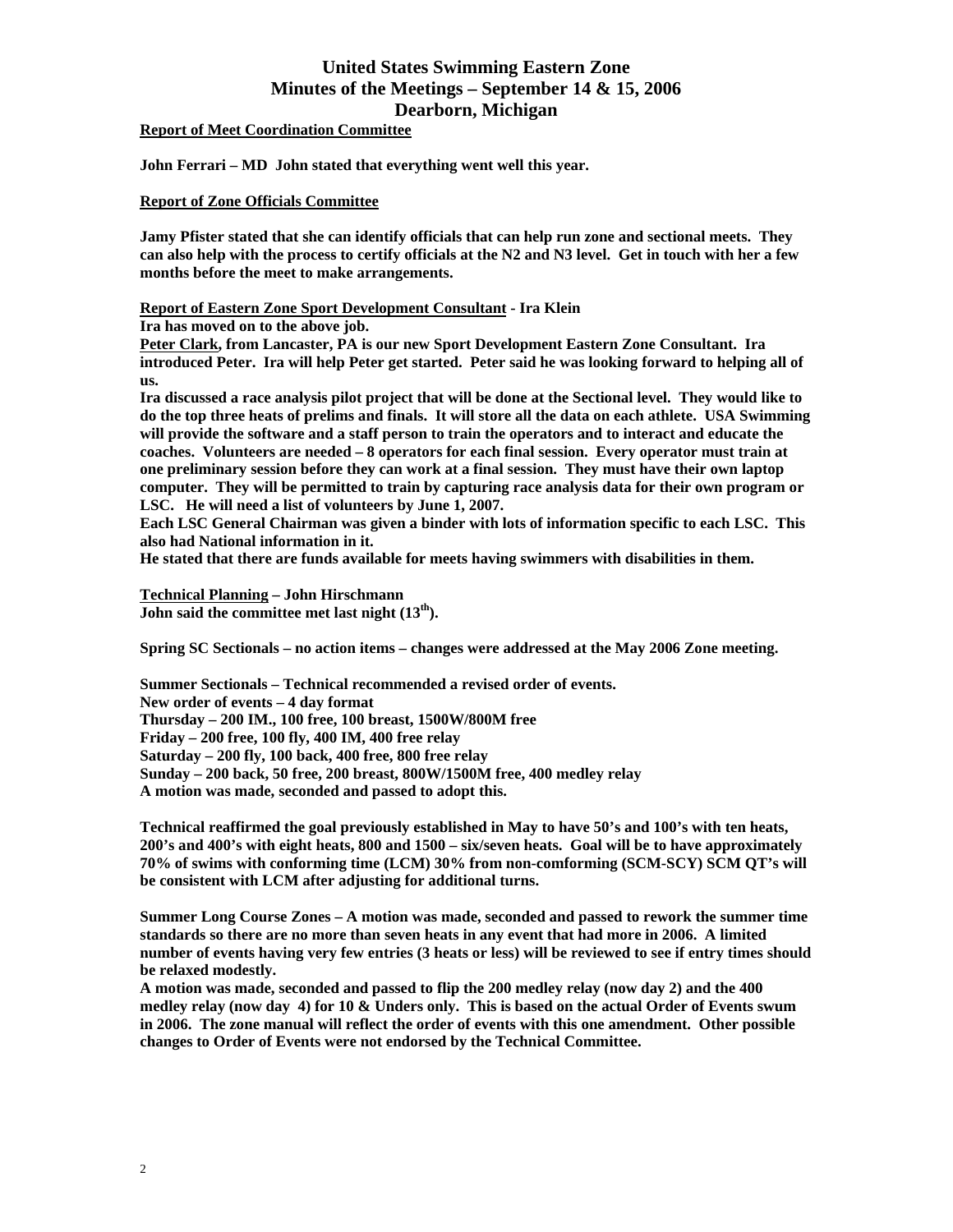**Spring zones** 

**Technical recommended that the Zone return to prior practice of allowing each LSC to only enter two swimmers in an event. The alternative qualifying times adopted in May will not be used. A motion was made, seconded and passed that stated the following: Entry rules for conducting spring meets will be the same as the meet was conducted in April 2006.** 

**At the spring meeting some of the events order were changed, as well as adding some relays to the program, This new order for events, including the added relays will be swum at the meet in 2007 – the zone manual for short course has the new order of events in it.** 

In order to make TP work easier to follow I am continuing with what went on Sept. 15<sup>th</sup> and the meet **bids and the meets awarded.** 

**Meets Awarded March 6-9, 2008 EZ Northern Sectional (LC) Nassau County Aquatic Center, Eisenhower Park, East Meadow, LI., NY. Hosted by Metropolitan Swimming.** 

**March 13-16, 2008 EZ Southern Sectional (LC) University of Maryland College Park, MD Hosted by Curl-Burke Swimming.** 

**April 3-5, 2008 – EZ Short Course Championship Meet Location and Host – TBD (dates for this meet were approved -bids will again be sought in May 2007) The zone was informed that the zone manual required this meet to end no later than the first Sunday in April which is April 6. Also Easter is March 23 in 2008.** 

**July 17-20, 2008** 

**2 bidders** 

**1. EZ Super Sectional (LC) McCoy Natatorium, Penn. State University, State College, PA Hosted by CAT Aquatics and Penn State University – 50 M 8 lane outdoor facility and separate indoor pools (25Y and 25M) for warmup – tents for shade will be provided - there is ample deck space.** 

**2. Niagara Star Swimming also bid – could hold it either 17-20, or 24 – 27th of July. It would be held at Erie Community College** 

**The winning bid was Penn. State.** 

**August 6-9, 2008 Eastern Zone Long Course Zone Meet 2 bidders 1. Potomac Valley and Virginia swimming together. At George Mason University pools – Fairfax & Manassas, VA. 2. Star Swimming – 2 pools. Erie Community College and UB – Amherst.** 

**The winning bid was PV and VA – Manassas campus pool will be used for 11-12 prelims and 10/U Timed finals. Jointly hosted by Potomac Valley Swimming and Virginia Swimming.** 

**The Zone was informed that legislation was pending to allow dates for future sectional meets to be open so the meets can be run at anytime. This will be decided at the House of Delegate meeting on Saturday. (this passed).** 

# **Athlete Representative Report – Rob Fischetti**

**The athletes had a meeting and all introduced each other. They are being given information on the upcoming election. They have an Outreach Clinic scheduled for today. Cullen Jones and Maritza Correia will be running the clinic.**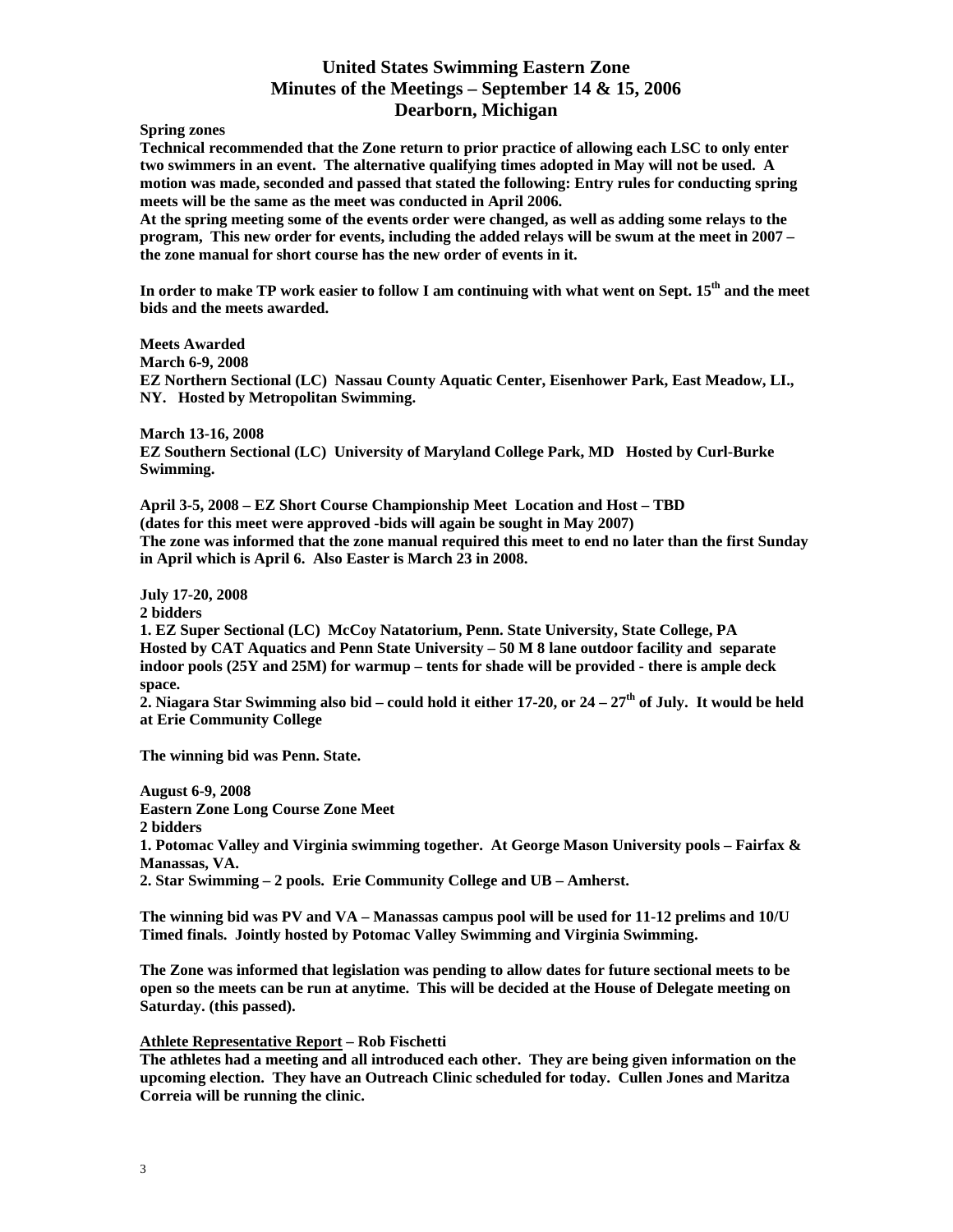# **Policy Manual Task Force – Cherita Gentilucci**

**Cherita clarified some of the changes to the manual. A motion was made, seconded and passed to approve the changes to the manual to date. It will be on the website. This is a work in progress. Sectional info will be added. At the May meeting there will be more info.** 

### **Unfinished Business**

**Code of Conduct – If a swimmer is removed from a meet, he or she must have the opportunity to have a hearing if they so want.** 

**Sectional Monies – Ed Dellert said we still only get \$30,000 of the \$40,000 each Zone is allocated by USA Swimming for their Sectional Meets. This is because the EZ only conducts 3 meets (2 spring and 1 summer).** 

**\*\*\*Update: September 20, 2006. The USA Swimming Board authorized the Eastern Zone to have access to the additional sectional money (\$10,000.) that had previously not been provided due to the EZ having less than 4 sectional meets a year. It will be allocated as follows: \$2500. to each spring meet and \$5000. to the summer meet** 

The meeting was adjourned at 9:15 a.m. and will be continued on Friday the 14<sup>th</sup> at 3:30 p.m.

**…………………………………………………………………………………………………………………. ………………………………………………………………………………………………………………….** 

**The meeting was called to order on Friday afternoon by our Zone Directors Pete Gannon and Ed Dellert at 3:40 p.m.** 

#### **Elections**

**The following people are running for zone positions. Zone Director - Ed Dellert- NJ, Dave Ferris – MR Zone Secretary-Treasurer - Mary Fleckenstein – MR, Boots Hall – PV Athlete Representative – (Elected by the attending athletes only): Jake Fisher – NI Haley Smith – CT Ben Dauz-Haberle – NE Ben withdrew as in order to be elected an athlete must have been at convention for at least one year prior to running for office. Each candidate was given two minutes to say a few words about himself, and then the LSC's caucused for fifteen minutes. An elections committee was named to count the votes: Dave Carson – non coach - MA, Marci Callan – coach - NI, Rob Fischetti – athlete – VA & EZ athlete rep.** 

**The winners of the above elections were: Ed Dellert – Zone Director Boots Hall – Secretary-Treasurer Haley Smith – Athlete Representative** 

**Congratulations to you all!!** 

**A motion to destroy the ballots was made, seconded and approved.** 

**At this time we also voted on our future meets – this was reported on earlier in this Newsletter – Minutes.**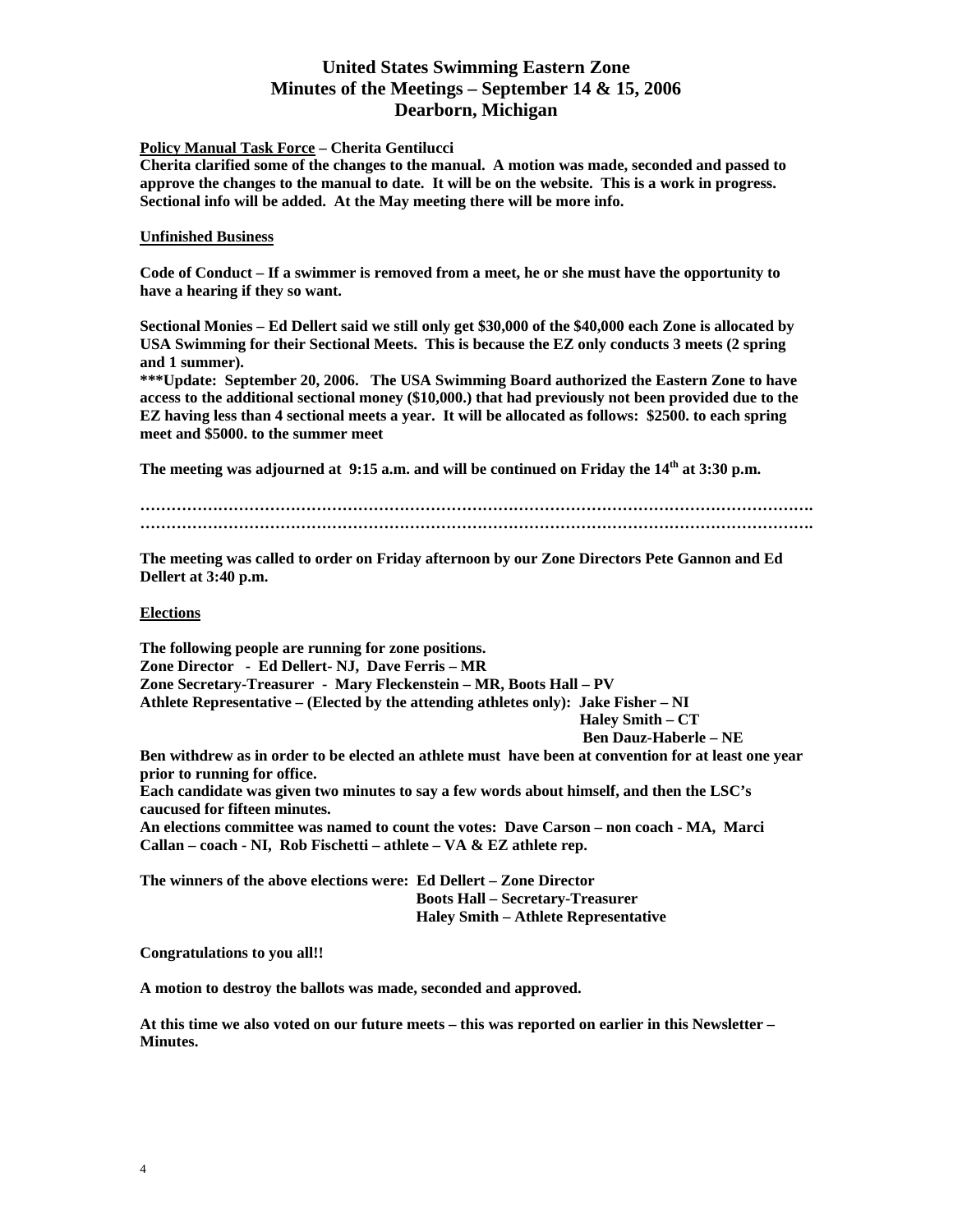# **Scholastic All-America Report**

**Joyce Lanphere – chair of the Scholastic All-America Committee gave a brief report. Metropolitan and New Jersey had a high number of applicants. Kate Ziegler – PV – had a perfect score – one of only two swimmers this year. The other was Chip Peterson from NC. Male applicants increased this year by 23.3%, and female applicants increased by 13.5%. A perfect score is a win at a National Championships and over a 4.0 grade point average at school.** 

**Reports from National Committees**

# **Technical Committee – Jim Wood**

**In 2007 Short Course Senior Nationals will take place the first week in December. Working on the elite level athlete having a shorter short course season and a longer long course season. The main long course meet will stay in the summer.** 

**Zones can pick any date for their sectional meets – this will be voted on in the House of Delegates meeting – vote for this.** 

**There will not be a spring championships in 2008.** 

### **Communications Committee – Ed Dellert**

**This committee has been sunsetted. They held three meetings at convention. Seminars at convention for webmasters were held -– one best practice – 43 attended.** 

**- second one – advance webmaster seminar – 19 attended. Seminars will continue under the auspices of a new committee.** 

**Age Group Development – Ward Foley & Patric Mills** 

**AG Development has been holding bi-monthly conference calls for the LSC AG Chairs. The next call,**  which is scheduled for Sunday evening, October 8<sup>th</sup> at 8:00 P.M. Eastern time. The topic will be **Open Water. The Parent Education CD ("Successful Swim Parenting") that was used in the**  Convention Workshop on Friday morning (15<sup>th</sup>) is available for purchase on the USA-S website at **the following link:** 

**<http://www.usaswimming.org/USASWeb/ECommerceUI/ProductDetail.aspx?TabId>**

**A single CD costs \$40.00. Clubs and LSC's can also get large quantities at a substantial discount by contacting Sue Anderson at USA-S.** 

# **Club Development – Mike Seip**

**Mike stated that the IMAX program, and the Virtual Club Championships will be tied to the Club Recognition Program. It will be an all inclusive program. He encouraged clubs to get into it.** 

**Open Water Swimming – Bea Hartigan** 

**2007 Open water schedule – March 10 – team leaves for Melbourne, Australia** 

**Mar. 18-25 – Team will compete in Melbourne, Australia** 

**May 13-17 – Open Water Camp in Ft. Myers, Fl.** 

**May 17-21 – Open Water Nationals – Ft. Myers, Fl (Pan Am Games trials, Seville World Cup trials) June 4-10 - Seville World Club** 

**June 30 – Long Beach Open Water Grand Prix (5K) – Long Beach, CA** 

**July 14 – 10K Open Water Pan American Games – Rio de Janeiro, BRA** 

**Aug 5 – Open Water Grand Prix – Indianapolis, IN** 

**Aug 11 – Open Water 37K – Atlantic City, N.J.** 

**Oct 20 – 10K Olympic Selection Meet – Bakersfield, CA** 

**Oct 21 – 10K Olympic Selection Meet – Bakersfield, CA** 

**Eastern Zone will be holding an open water festival June 30 – July 4th in Lake George in the Adirondacks. There will be three or four different races. Get info from Bea Hartigan.**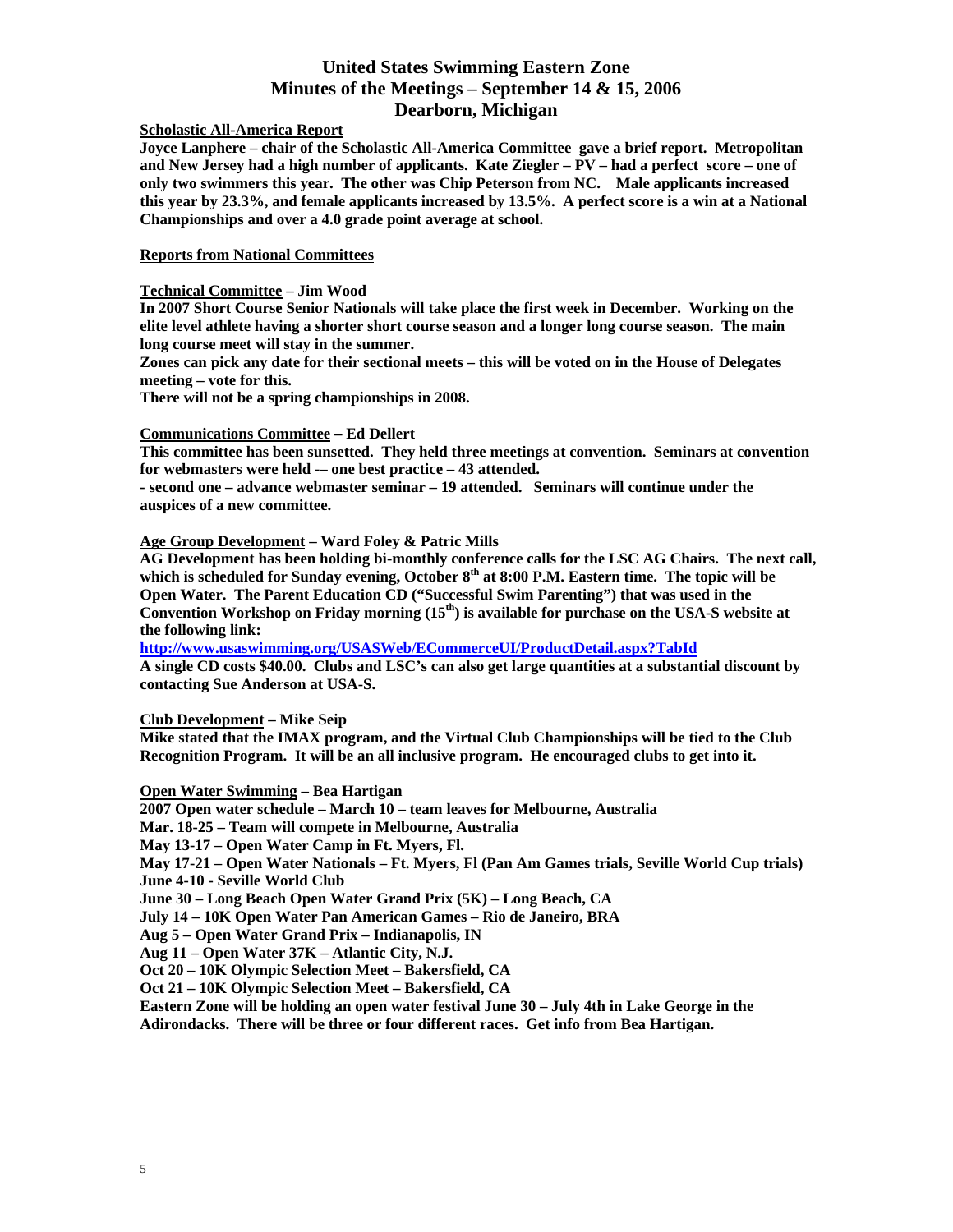**Rules and Regulations Committee - Arvydas Barzdukas** 

**The zone was informed that legislation to accept the 400 free relay and the 400 medley relay into the 10 & under event program was being put forward. Many LSC's are already including these relays. (this failed)** 

# **Registration & Membership Committee – Cherita Gentilucci**

**Cherita stated that registration is rolling out the pilot program to integrate the background checks into SWIMS.** 

# **NAG Records Report – Isabelle Fraser**

**Gave the Times and Recognition Committee a report on this, but seeing it did not turn up in the Convention Report – I will include it here. Short Course – we had 20 new individual records, and 7 new relay records – 27 total. Long Course – we had 12 new individual records and 12 new relay records – 24 total. (Katie Hoff – NBAC – MD) - had 5 of the long course individual records).** 

### **New Business**

**John Hirschmann received this year's service award for the Eastern Zone. Jim Garner – PV made the presentation.** 

### **\*\*\*\*Spring Meeting**

**Chris Branch said the dates for the spring meeting in Portland, Maine would be determined soon. A lobster lunch will be served. The meeting will be at the Embassy Suites – this is the same hotel as was used when the last two zone meetings were in Maine.** 

**Subsequent News: The Spring Eastern Zone Meeting will be the Saturday of Mother's Day weekend – May 12th. The Technical Planning Meeting will be on Friday evening – May 11th. Details will be given out later.** 

**The meeting was adjourned at 5:15 P.M..** 

**Respectfully submitted: Isabelle Fraser – Secretary-Treasurer** 

**Many thanks for all the help received in the 26 years that I have been Zone Secretary-Treasurer. This includes all the party help from many people way back when we ran those fun parties. Many people have come and gone but they sure have not been forgotten over the years. Thanks to the different Zone Directors and in the past few years John Hirschmann, that have helped me compile the minutes after the meetings. It is not always easy to hear what is being said. I wish the Zone all the best. I will miss you all. I am not going away – will still be at convention for a few years, so will keep in touch.** 

 $|s_{\alpha}$ belle